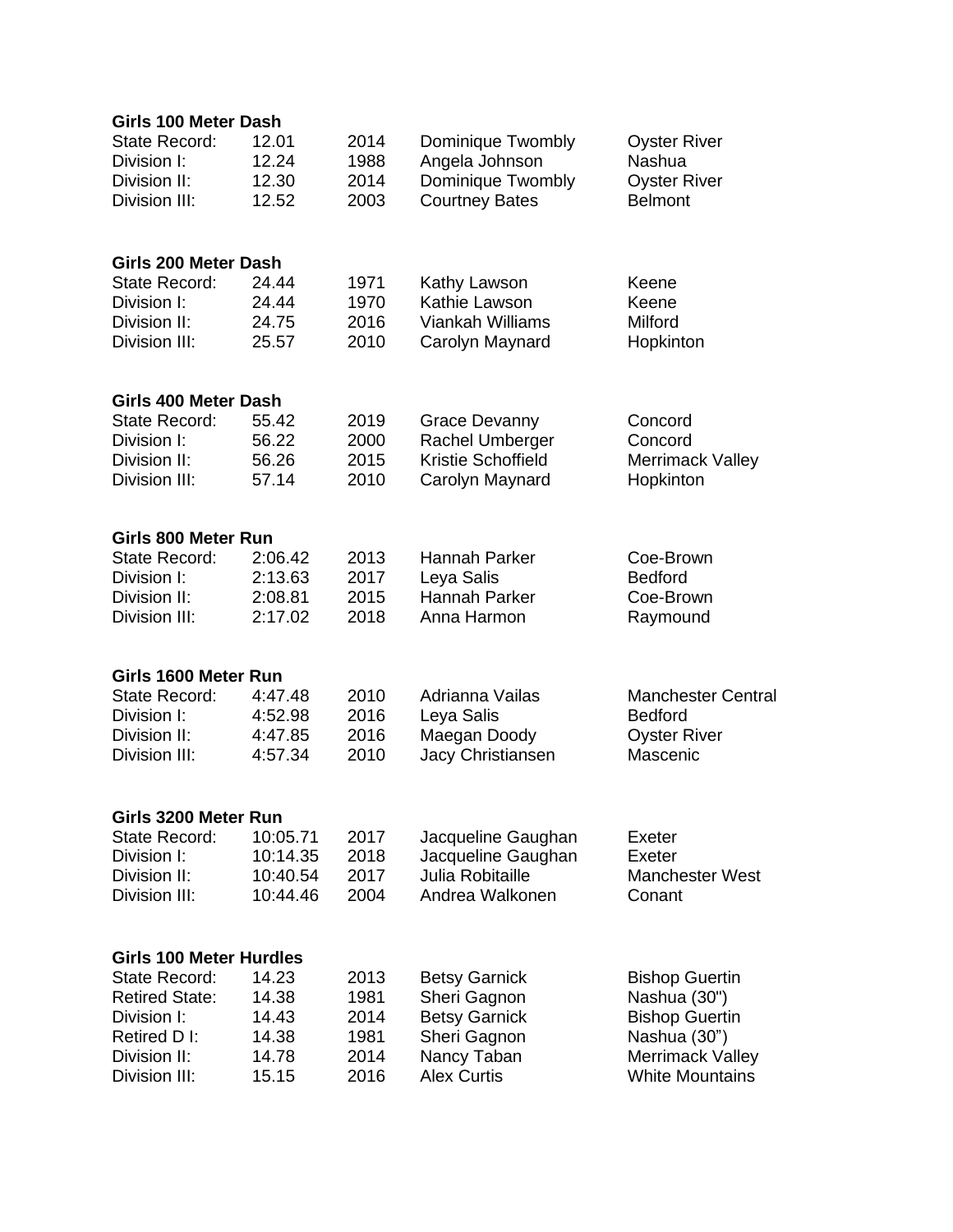| <b>Girls 300 Meter Hurdles</b> |           |      |                          |                           |  |  |  |
|--------------------------------|-----------|------|--------------------------|---------------------------|--|--|--|
| <b>State Record:</b>           | 43.54     | 2014 | Corinne Kennedy          | Lebanon                   |  |  |  |
| Division I:                    | 43.87     | 1997 | Katie Gayman             | <b>Manchester Central</b> |  |  |  |
| Division II:                   | 44.56     | 2014 | Corinne Kennedy          | Lebanon                   |  |  |  |
| Division III:                  | 45.13     | 2016 | <b>Alex Curtis</b>       | <b>White Mountains</b>    |  |  |  |
|                                |           |      |                          |                           |  |  |  |
| <b>Girls High Jump</b>         |           |      |                          |                           |  |  |  |
| <b>State Record:</b>           | $5 - 10$  | 1988 | <b>Alison Poulin</b>     | <b>Oyster River</b>       |  |  |  |
| Division I:                    | $5 - 08$  | 1996 | Krista Nelson            | Londonderry               |  |  |  |
| Division II:                   | $5 - 08$  | 1988 | <b>Alison Poulin</b>     | <b>Oyster River</b>       |  |  |  |
| Division III:                  | $5 - 04$  | 1991 | Margaret Wheeler         | Hollis-Brookline          |  |  |  |
|                                | $5 - 04$  | 2015 | Jeanne Puglisi           | Inter-Lakes               |  |  |  |
|                                | $5 - 04$  | 2016 | Dominique Biron          | <b>Bow</b>                |  |  |  |
|                                |           |      |                          |                           |  |  |  |
| <b>Girls Pole Vault</b>        |           |      |                          |                           |  |  |  |
| <b>State Record:</b>           | 12-09     | 2012 | Jacilyn Briggs           | Keene                     |  |  |  |
| Division I:                    | $11-07$   | 2009 | <b>Lindsey Patterson</b> | Timberlane                |  |  |  |
| Division II:                   | $11 - 00$ | 2006 | Rita Ciambra             | Hanover                   |  |  |  |
| Division III:                  | $10 - 00$ | 2007 | <b>Christine Head</b>    | Hopkinton                 |  |  |  |
|                                | $10 - 00$ | 2012 | Lucia Martin             | Monadnock                 |  |  |  |
|                                | $10 - 00$ | 2017 | <b>Ava Mitchell</b>      | <b>Fall Mountain</b>      |  |  |  |
|                                |           |      |                          |                           |  |  |  |
| <b>Girls Long Jump</b>         |           |      |                          |                           |  |  |  |
| <b>State Record:</b>           | 19-04.50  | 2008 | <b>Bree Robinson</b>     | Pinkerton                 |  |  |  |
| Division I:                    | 19-04.50  | 2008 | <b>Bree Robinson</b>     | Pinkerton                 |  |  |  |
| Division II:                   | 19-02.75  | 2015 | <b>Ariel Clachar</b>     | Coe-Brown                 |  |  |  |
| Division III:                  | 17-10.25  | 2017 | Dominique Biron          | <b>Bow</b>                |  |  |  |
|                                |           |      |                          |                           |  |  |  |
| <b>Girls Triple Jump</b>       |           |      |                          |                           |  |  |  |
| State Record:                  | 40-02     | 2007 | <b>Ellen Powers</b>      | <b>Bishop Guertin</b>     |  |  |  |
| Division I:                    | 38-11.75  | 2007 | <b>Ellen Powers</b>      | <b>Bishop Guertin</b>     |  |  |  |
| Division II:                   | $37 - 10$ | 1988 | Lisa Barney              | <b>Oyster River</b>       |  |  |  |
| Division III:                  | 36-10.50  | 2013 | Rachel Hill              | Somersworth               |  |  |  |
| <b>Girls Shot Put</b>          |           |      |                          |                           |  |  |  |
| <b>State Record:</b>           | 51-03.50  | 2000 | Laura Gerraughty         | Nashua                    |  |  |  |
| Division I:                    | 51-03.50  | 2000 | Laura Gerraughty         | Nashua                    |  |  |  |
| Division II:                   | 41-00     | 2012 | Julianah Adejuyigbe      | <b>Merrimack Valley</b>   |  |  |  |
| Division III:                  | 38-05     | 1991 | <b>Casrrie Adams</b>     | Inter-Lakes               |  |  |  |
|                                |           |      |                          |                           |  |  |  |